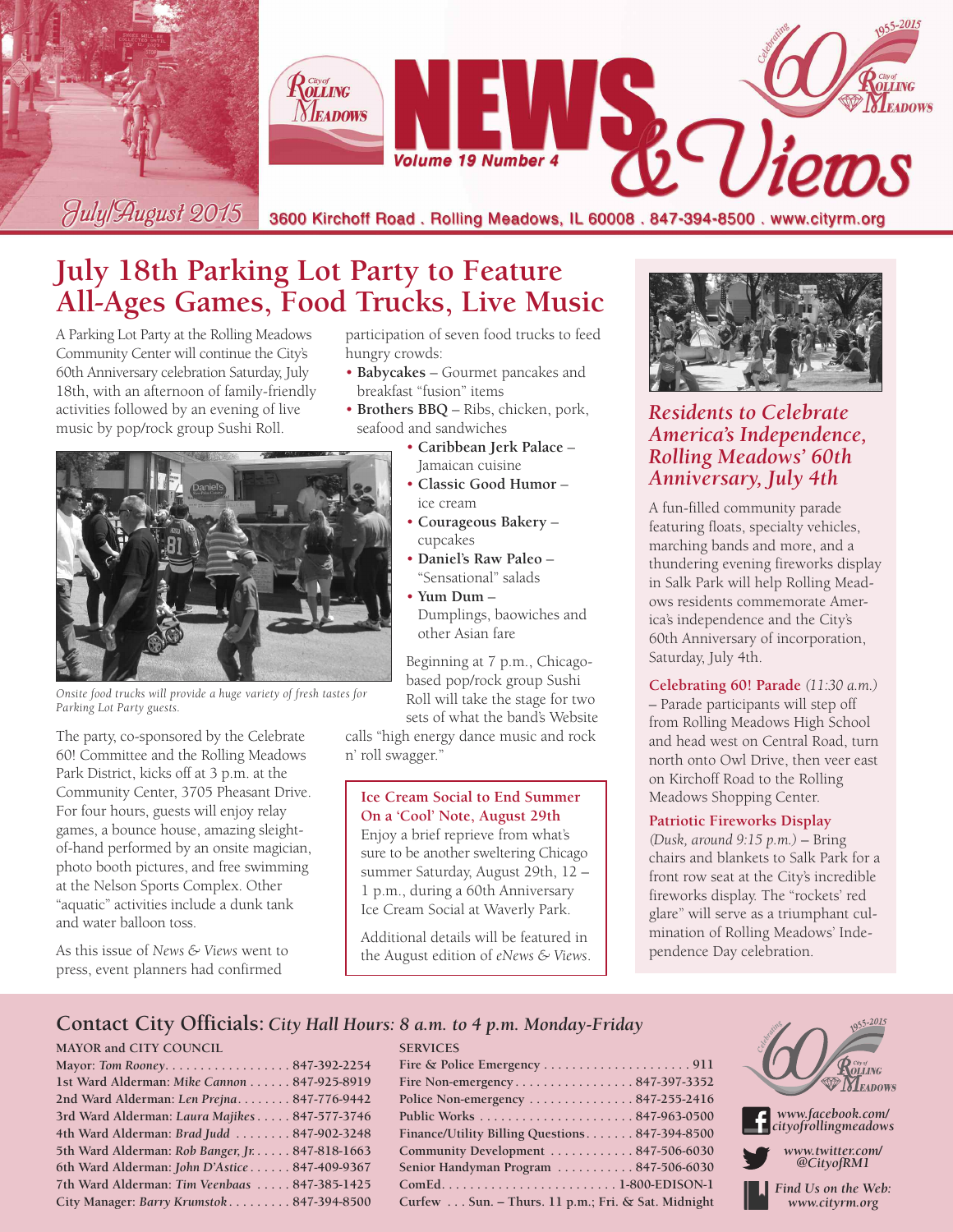### *In Memoriam:* **Alderman Rudolf Balek Served 18 Years on Council**

Former 7th Ward Alderman Rudolf Balek, who served on City Council for six years in the 1960s before returning nearly 30 years later to serve another three terms (1995 – 2007), passed away in May. He was 88 years old.

Balek's service to the City he loved extended far beyond his terms on City Council. A member of the Veterans Committee, he also served on the Board of Police and Fire Commissioners, Zoning Board of Appeals, Temporary Family Assistance Commission, and acted as City Council liaison to the Rolling Meadows Library Board. He also served as President of Rolling Meadows Little League Baseball.

City Council members honored Balek with a moment of silence at their May 12th meeting. Mayor Tom Rooney, who, as 4th Ward Alderman, served alongside Balek, recalled his devotion to the City.

"No matter what was going on in the City Council, you always knew that Rudy loved Rolling Meadows," he said.

Balek served in the Army Air Corps during World War II. He moved to Rolling Meadows in 1956. He and his wife, Viola, had three daughters, one son, and seven grandchildren.



### **National Night Out to Celebrate Meadows' Community Spirit with Jesse White Tumblers, Fireworks and Fun, Tuesday, August 4th**

An evening fireworks display and a performance by the world-famous Jesse White Tumblers are just a few of the attractions in store when the Rolling Meadows Police Department hosts the City's 2015 "National Night Out" celebration, Tuesday, August 4th, 6 – 8:30 p.m.



*Games and activities for family members of all ages are <sup>a</sup> National Night Out staple.*

The event, designed to promote community spirit and focus attention on local law enforcement efforts, will again take place at the Rolling Meadows Community Center (3705 Pheasant Drive).

Guests will enjoy games, giveaways, free snacks (while supplies last), and a law enforcement vehicle display. The event will also feature special appearances by the Chicago Bears Drum Line, the Air One rescue helicopter, and sports mascots Staley Da Bear and the Chicago Wolves' Skates.

"National Night Out fosters a true sense of community by bringing residents and police officers together for an evening of fun," Police Chief Dave Scanlan says. "It's a great opportunity to reach out to families, and build relationships that help us improve our services and the City's quality of life."

This marks the third consecutive year that Rolling Meadows has hosted a National Night Out celebration. Police officials report that more than 2,000 people attended last year's event.

National Night Out was established in 1984 by the National Association of Town Watch (NATW), a nonprofit organization dedicated to promoting crime prevention in local communities. Today, National Night Out is celebrated by more than 38 million people in over 16,000 communities in the United States and around the world.

For more information, contact the Rolling Meadows Police Department's non-emergency number (847-255-2416).



*Members of the Jesse White Tumblers soar through the air at last year's event.*

### *Flashback:* **Fire District Builds Fogarty Fire Station**

Located at 3111 Meadow Drive, the Thomas Fogarty Station was built in 1958 by the newly-formed Rolling Meadows Fire District. At the time of its construction, the station was centrally located at the center of the Fire District's response area.

The original building (top left) featured two apparatus bays and a kitchen. A second floor and additional apparatus bay were added in 1965.

The station is named for the City's first full-time fire chief, who served from 1958 – 1977. The station is commonly referred to as Fire Station 15, which is its designation within the Illinois Fire Services' Mutual Aid Box Alarm System (MABAS).

The Fire Department opened the Raymond Neuckranz Fire Station (Station 16) in 1980. Located at 2455 Plum Grove Road, Station 16 serves as the RMFD's operational headquarters.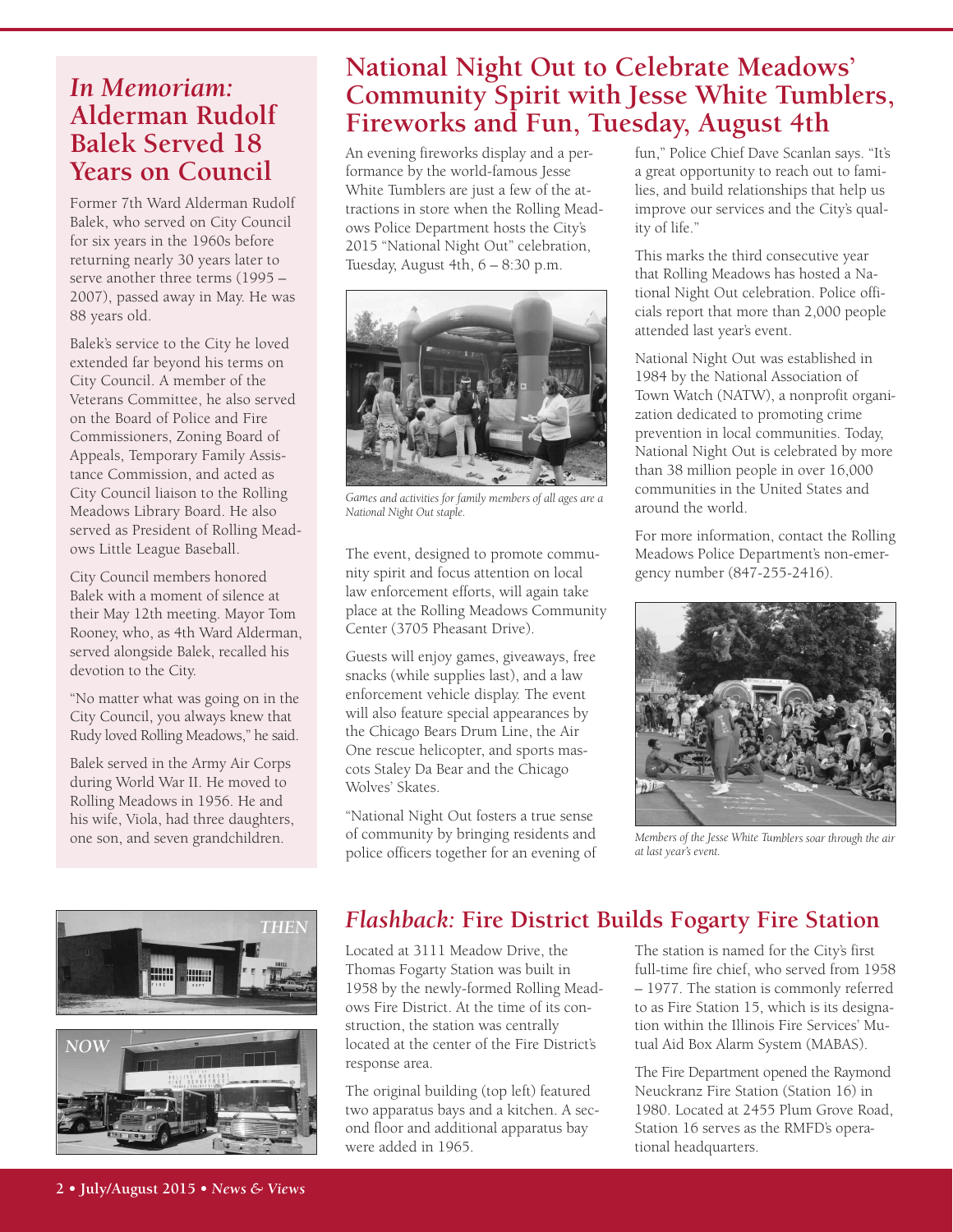### **Memorial Day Events Salute Veterans, All Who Gave 'Last Full Measure'**

Rolling Meadows honored its local veterans, and all who "gave the last full measure" in defense of the freedom we hold dear, during a series of events held over Memorial Day weekend.

The City's tribute to veterans began Friday, May 22nd, with its 13th annual



*Bob Placek and his daughter, Deb Austerlade, were among the nearly 200 Veterans Dinner attendees.*

Veterans Dinner at Meridian Banquets. Nearly 200 veterans and guests gathered to enjoy a multi-course meal, and rekindle the camaraderie felt only by those who have served in uniform.

Many of those same veterans were the focal point of adoring crowds during



*Resident/veteran Tom Coombs waves to residents who lined Kirchoff Road for the City's Memorial Day Parade.*

Rolling Meadow's Memorial Day Parade, held Saturday, May 23rd. The event culminated at the Carillon Tower, where City officials and members of the Veterans Committee participated in a wreathlaying ceremony at the base of the Veterans Monument.



*Members of the Rolling Meadows Veterans Committee conduct <sup>a</sup> wreath-laying ceremony at the Carillon Tower.*

### **Fire Department Distributes Free Smoke, Carbon Monoxide Detectors through 'Safe Seniors' Program**

The Rolling Meadows Fire Department has installed 200 smoke detectors and carbon monoxide alarms – free of charge – in the homes of Rolling Meadows seniors, Lieutenant Jim Marvin reports.

The giveaway is part of the Fire Department's Safe Seniors Pro-

gram, a targeted public safety and awareness initiative designed to help seniors ages 65 and up remain safe at home.

During a scheduled appointment, firefighters visit seniors at home to:

- **•** Install free smoke detectors and/or carbon monoxide (CO) alarms.
- **•** Deliver information on fire prevention.
- **•** Conduct an onsite safety survey that identifies injury risks.
- **•** Focus on fall prevention.

"Our goal is to install smoke detectors and carbon monoxide alarms in as many senior homes as we can," Lt. Marvin says. "It offers us an opportunity to meet face-to-face with our residents, and provide potentially life-saving information about fire safety and injury prevention."

RMFD officials purchased 2,200 smoke and CO alarms for the Safe Seniors program with a \$45,000 grant from the Federal Emergency Management Agency (FEMA).

Senior residents who would like to receive a free smoke or CO

detector may contact the Rolling Meadows Fire Department at 847-397-3352 to schedule an appointment.

#### **Home Fire Facts**

Smoke detectors have been proven to reduce the risk of fire death by 50%, according to data compiled by the National Fire Protection Association (NFPA). More than two-thirds of all home

*"The Safe Seniors Program provides potentially life-saving information about fire safety and injury prevention."* fire deaths occur in situations where there is not a working smoke detector.

House fires can cause tremendous damage and

suffering: In 2011 alone, fire departments across the U.S. responded to roughly 370,000 home structure fires. These resulted in \$6.9 billion in property damage, 13,910 injuries and more than 2,500 deaths – an average of seven per day.

#### **Facts about Carbon Monoxide**

Known as the silent killer, carbon monoxide (CO) is an odorless, colorless gas produced by burning fuels such as oil, kerosene, natural gas and wood. It is the leading cause of poisoning death in the Unites States, according to the NFPA.

Illinois law requires that all homes – single and multi-family units – have a carbon monoxide detector within 15 feet of every sleeping room.

Fire Department officials urge residents to test their smoke detectors each month, following manufacturers' instructions, and replace the batteries twice per year.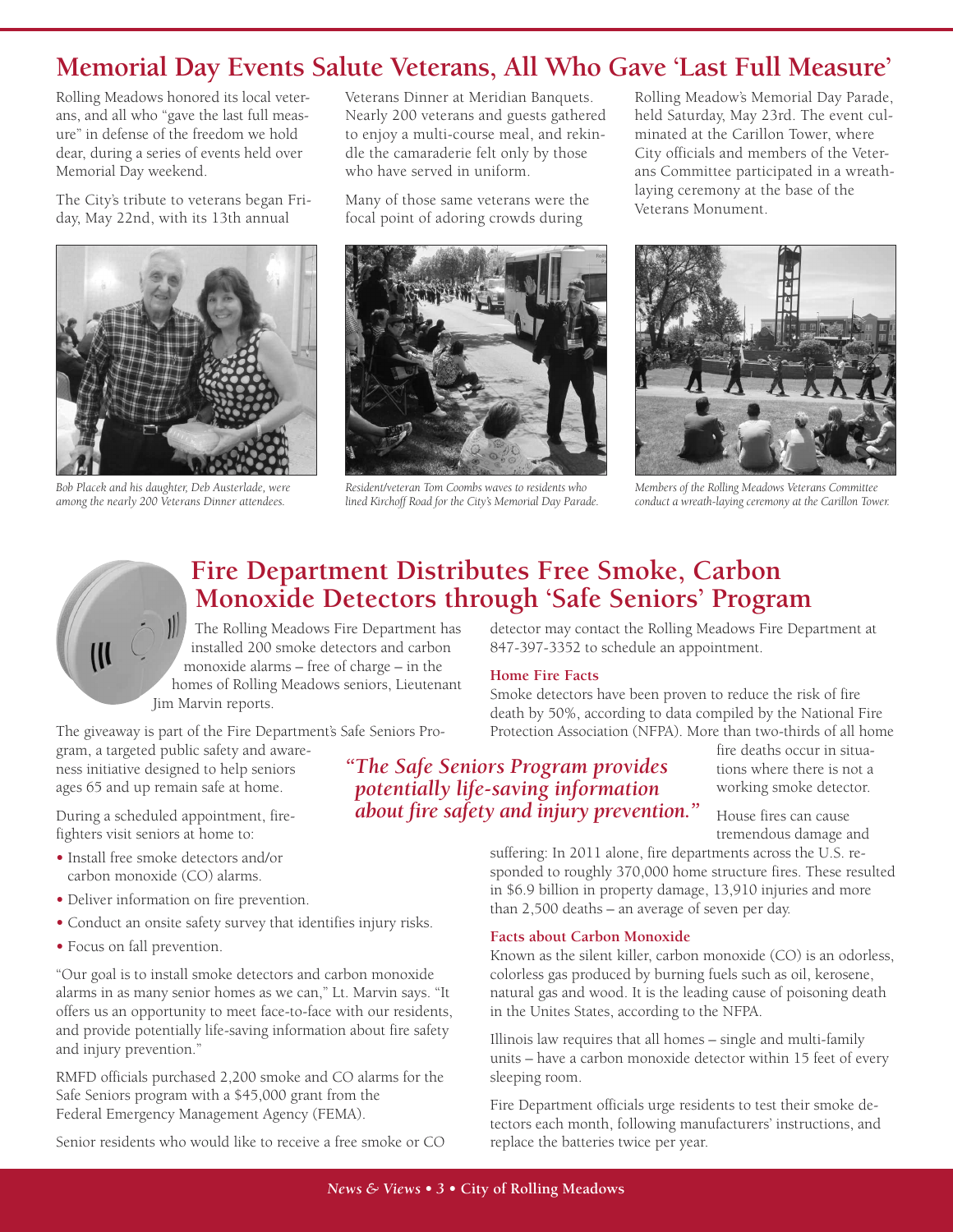| 'uly 2015                           |                                                                                     |                                                                                                                                                                                                                                         |                                                            |                                                                  |                                                                                                                                                                               |                                                                                                 |  |  |
|-------------------------------------|-------------------------------------------------------------------------------------|-----------------------------------------------------------------------------------------------------------------------------------------------------------------------------------------------------------------------------------------|------------------------------------------------------------|------------------------------------------------------------------|-------------------------------------------------------------------------------------------------------------------------------------------------------------------------------|-------------------------------------------------------------------------------------------------|--|--|
| Sunday                              | Monday                                                                              | Tuesday                                                                                                                                                                                                                                 | Wednesday                                                  | Thursday                                                         | Friday                                                                                                                                                                        | Saturday                                                                                        |  |  |
|                                     |                                                                                     | Keep updated on City news with Rolling Meadows'<br>electronic newsletter, E-News & Views,<br>published in February, April, June, August,<br>October and December. Each newsletter is<br>archived on the City's Website, www.cityrm.org. |                                                            | $\overline{2}$                                                   | City Hall and Public Works 3<br>closed for Independence Day.<br>Regular refuse collection.<br>Cruise Night, 5-8 pm,<br>Meadows Christian Fellow-<br>ship (2401 Kirchoff Road) | <b>Independence Day 4</b><br>Celebrate 60! Parade.<br>$11:30$ am<br>Fireworks, Salk Park (Dusk) |  |  |
|                                     | 6                                                                                   | <b>Environmental</b><br>Committee, 7 pm<br>Plan Commission, 7:30 pm,<br>both at City Hall                                                                                                                                               | <b>Zoning Board of</b><br>8<br>Appeals, 7:30 pm, City Hall | $\Omega$                                                         | Cruise Night, 5-8 pm, 10<br>Meadows Christian Fellow-<br>ship (2401 Kirchoff Road)                                                                                            | 11                                                                                              |  |  |
| 12                                  | <b>Board of Fire &amp;</b><br>13<br><b>Police Commissioners.</b><br>9 am, City Hall | <b>Crime Stoppers,</b><br>14<br>5:30 pm<br><b>Economic Development</b><br>Committee, 6 pm<br><b>City Council Meeting,</b><br>7:30 pm, all at City Hall                                                                                  | 15                                                         | Adjudication Hearing, 16<br>1 pm, City Hall<br><b>Iuly</b> 16-19 | Cruise Night, 5-8 pm, 17<br><b>Meadows Christian Fellow-</b><br>ship (2401 Kirchoff Road)<br>Friends of the Library Used Book Sale (3110 Martin Lane)                         | <b>60th Anniversary</b><br>18<br>Parking Lot Party, 3-10 pm,<br><b>Community Center</b>         |  |  |
| 19<br><b>Library Used Book Sale</b> | <b>Water bills due</b><br>20                                                        | <b>City Council</b><br>21<br>Committee of the Whole.<br>7:30 pm, City Hall                                                                                                                                                              | 22                                                         | <b>Adjudication Hearing 23</b><br>(Red Light), 2 pm, City Hall   | Cruise Night, 5-8 pm, 24<br>Meadows Christian Fellow-<br>ship (2401 Kirchoff Road)                                                                                            | <b>Farmers &amp; Food</b><br>251<br>Trucks, 10 am-2 pm,<br>City Hall                            |  |  |
| 26                                  | 27                                                                                  | <b>City Council Meeting, 28</b><br>7:30 pm, City Hall                                                                                                                                                                                   | 29                                                         | 30                                                               | Cruise Night, 5-8 pm, 31<br><b>Meadows Christian Fellow-</b><br>ship (2401 Kirchoff Road)                                                                                     | $\mathcal{R}$ oling<br><i>Neadows</i>                                                           |  |  |

| August 2015 |                                                                                     |                                                                                                                                                        |                                                                                                                                                                                                                                         |                                                                                             |                                                                                                                                                                        |                                                                                                                                  |  |
|-------------|-------------------------------------------------------------------------------------|--------------------------------------------------------------------------------------------------------------------------------------------------------|-----------------------------------------------------------------------------------------------------------------------------------------------------------------------------------------------------------------------------------------|---------------------------------------------------------------------------------------------|------------------------------------------------------------------------------------------------------------------------------------------------------------------------|----------------------------------------------------------------------------------------------------------------------------------|--|
| Sunday      | Monday                                                                              | Tuesday                                                                                                                                                | Wednesday                                                                                                                                                                                                                               | Thursday                                                                                    | Friday                                                                                                                                                                 | Saturday                                                                                                                         |  |
|             | $\mathcal{R}$ olling<br><b>NEADOWS</b>                                              |                                                                                                                                                        | Keep updated on City news with Rolling Meadows'<br>electronic newsletter, E-News & Views,<br>published in February, April, June, August,<br>October and December. Each newsletter is<br>archived on the City's Website, www.cityrm.org. |                                                                                             |                                                                                                                                                                        | <b>Cornfest</b> , 11 am to 7 pm, 1<br>Community Church (2720<br>Kirchoff Road)<br><b>Community Bike Ride,</b><br>6 pm, City Hall |  |
|             | 3                                                                                   | <b>National Night Out,</b><br>6-8:30 pm, 3705 Pheasant Dr.<br><b>Environmental Committee.</b><br>7 pm<br>Plan Commission, 7:30 pm,<br>all at City Hall | <b>Zoning Board of</b><br>Appeals, 7:30 pm, City Hall                                                                                                                                                                                   | <b>Adjudication Hearing</b><br>(Parking), 2 pm, City Hall                                   | Cruise Night, 5-8 pm,<br><b>Meadows Christian Fellow-</b><br>ship (2401 Kirchoff Road)<br>8th Annual Duck Derby.<br>6:30 pm, Nelson Sports<br>Complex (3900 Owl Drive) | 8                                                                                                                                |  |
|             | <b>Board of Fire &amp;</b><br>10<br><b>Police Commissioners.</b><br>9 am, City Hall | <b>Crime Stoppers,</b><br>11<br>5:30 pm<br><b>City Council Meeting,</b><br>7:30 pm, both at City Hall                                                  | <b>Urban Affairs</b><br>12<br>Committee, 5:45 pm,<br>City Hall                                                                                                                                                                          | Adjudication Hearing, 13<br>1 pm, City Hall                                                 | Cruise Night, 5-8 pm, 14<br><b>Meadows Christian Fellow-</b><br>ship (2401 Kirchoff Road)                                                                              | 15                                                                                                                               |  |
| 16          | 17                                                                                  | <b>City Council</b><br>18<br><b>Committee of the Whole.</b><br>7:30 pm, City Hall                                                                      | 19                                                                                                                                                                                                                                      | <b>Water bills due</b><br>20<br><b>Adjudication Hearing</b><br>(Red Light), 2 pm, City Hall | Cruise Night, 5-8 pm, 21<br><b>Meadows Christian Fellow-</b><br>ship (2401 Kirchoff Road)                                                                              | <b>Farmers &amp; Food</b><br>22<br><b>Trucks</b> , 10 am-2 pm,<br>City Hall                                                      |  |
| 23<br>30    | 24<br>31                                                                            | City Council Meeting, 25<br>7:30 pm, City Hall                                                                                                         | 26                                                                                                                                                                                                                                      | 27                                                                                          | Cruise Night, 5-8 pm, 28<br><b>Meadows Christian Fellow-</b><br>ship (2401 Kirchoff Road)                                                                              | 29                                                                                                                               |  |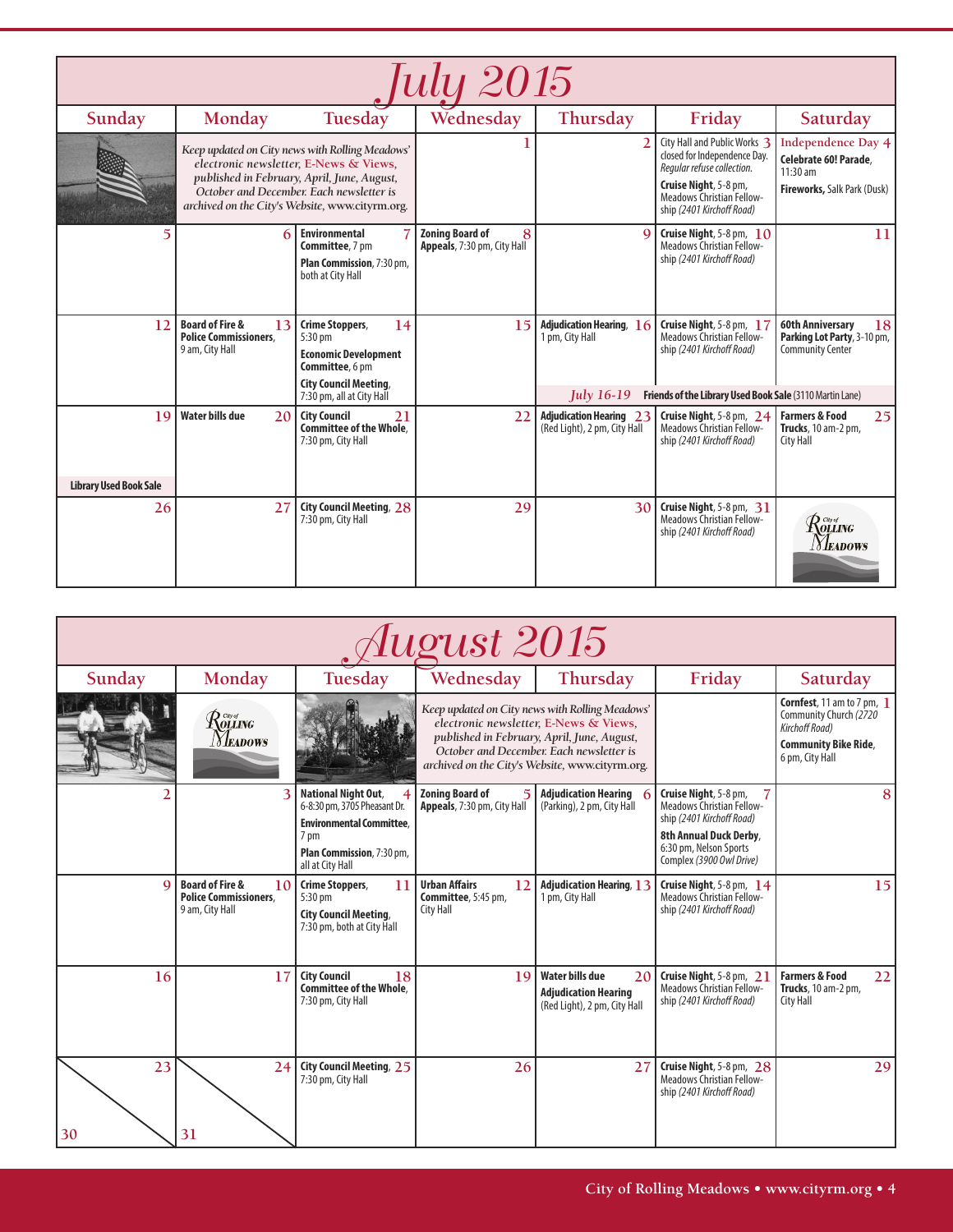### **August 1st Community Bike Ride to Showcase City's Extensive Bicycle Paths, Strengthen Ties between Police and Residents**

Rolling Meadows Police officers invite residents to join them on a two-wheeled tour of the City's expansive bike trails, when the Department hosts its second annual Community Bike Ride, Sat-

urday, August 1st. Participants will meet at City Hall (3600 Kirchoff Road) at 6 p.m. The ride begins at 7 p.m.

Nearly 100 people participated in last year's inaugural event, which is an opportunity for police officers to forge stronger ties with the residents they serve. Department officials believe turnout will be even larger for this year's ride.

"We sense a tremendous level of community interest in this year's bike ride, based on last year's turnout and word-of-mouth promotion," Commander Tom Gadomski



A Rolling Meadows police officer and two younger residents<br>get to know each other at the 2014 Community Bike Ride. **The rollingmeadowspolice**.

# **—— Upcoming Events Around Town ——**

#### **Friends of the Library Used Book Sale** *(July 16th – 19th)*

Searching for a great summer read? Stock up on gently-used books, audio books, CDs, DVDs and more, when the Friends of Rolling Meadows Library host their Summer Used Book Sale.

Regular sale hours are 9 a.m. – 8:30 p.m., Friday, July 17th; 9 a.m. – 4:30 p.m., Saturday, July 18th; and  $1 - 4$  p.m., Sunday, July 19th. A \$5 pre-sale will be held Thursday, July 16th, 6:30 – 8:30 p.m. For more information, contact the Rolling Meadows Library at 847-259-6050.

#### **Community Church CornFest** *(August 1st)*

A community event staple since 1957, CornFest offers a day of "food, fun and fellowship," Saturday, August 1st, 11 a.m. – 7 p.m.

Guests will enjoy hamburgers, hot dogs, brats, watermelon, and all you can eat sweetcorn at Community Church of Rolling Meadows (2720 Kirchoff Road). The event will also feature an arts and crafts fair, held 10 a.m. – 6 p.m.

Tickets are \$12 for adults, \$9 for seniors, and \$5 for children. A \$1 surcharge will be added to tickets purchased on the day of the event. For more details, call 847-255-5510 or visit **www.communitychurchrm.com**.

### **Duck Derby and Cotton Candy Social** *(August 7th)*

The 8th annual Duck Derby to raise money for environmental conservation efforts throughout Rolling Meadows will take place Friday, August 7th, 6:30 p.m., at the Nelson Sports Complex (3900 Owl Drive).

Residents may purchase plastic ducks for a chance to win a variety of prizes – including a \$500 grand prize.



*Residents cheer as <sup>a</sup> flotilla of plastic ducks "race" to the Finish Line.*

Ducks are on sale at the Park District Community Center (3705 Pheasant Drive) and City Hall (3600 Kirchoff Road) for \$5 each. Residents may also purchase a "Quack Pack" of five ducks for \$20. For more information, contact the Park District at 847-818-3220 or visit **www.rmparks.org**.

says. "We are very excited to once again host this type of community outreach program. These events allows us to interact with residents in a relaxed, friendly setting."

> Event co-sponsor Jewel/Osco will provide water and ice cream to all participants, and the Police Department will distribute a limited supply of free bike helmets. Riders may also take advantage of complimentary bicycle safety checks.

> For more information, contact the Rolling Meadows Police Department's 24-hour service desk at 847-255-2416. View a video of last year's Community Bike Ride on the Department's YouTube Channel, **https://www.youtube.com/user/**



*Rolling Meadows Honors Crash Survivors with 'Saved by the Belt' Award*

Mayor Tom Rooney and Police Chief Dave Scanlan present resident Tim Winkelman and his son, Matthew, with the "Saved by the Belt" award during City Council's June 9th meeting. The award, part of a public safety and awareness program, honored the Winkelman's for wearing their seatbelts during a terrible car crash on Kirchoff Road last December. It was a decision that saved their lives.

"Taking just a couple of seconds to put on our seat belts saved our lives that day," Mr. Winkelman told a Journal and Topics reporter.

The Saved by the Belt program is sponsored by the Illinois Department of Transportation (IDOT), the National Highway Traffic Safety Administration (NHTSA), and the Illinois Association of Chiefs of Police.